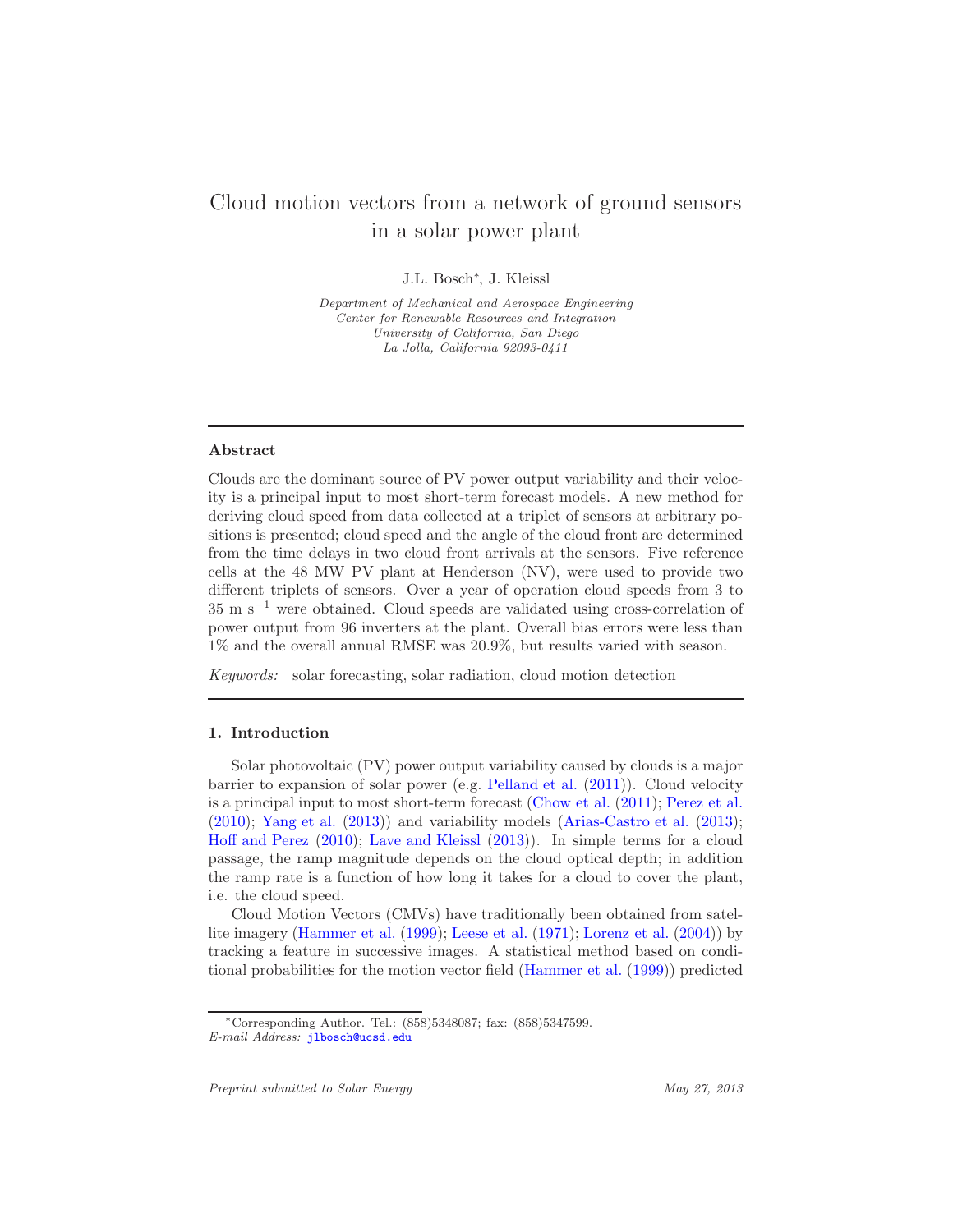solar radiation up to 2 hours ahead. [Lorenz et al.](#page-15-7) [\(2004\)](#page-15-7) used a similar method to obtain solar radiation forecast up to 6 hours ahead. For longer forecast time horizons, non-linearities in atmospheric motion and cloud formation and evaporation cause Numerical Weather Prediction (NWP) models to outperform satellite-based CMV forecasts [\(Perez et al.](#page-15-1) [\(2010\)](#page-15-1)).

However, not only are satellite data complex to acquire and process, but infrequent data update (every 15 to 30 min in the case of the GOES-W satellite which covers the area studied in this paper) and data transfer delays also may not allow detection of mesoscale convective clouds in a timely manner. Consequently, local ground measurements of cloud speed are advantageous for short-term solar variability and solar forecasting.

The main goal in this study is to estimate cloud speed without additional instrumentation using time delays in cloud arrival times detected using triplets of reference cells and inverter output of a solar power plant. The principal assumption is that the cloud edge shadow can be considered linear and cloud speed constant as the cloud passes over the triplet. Previous work by [Bosch et al.](#page-14-2) [\(2013\)](#page-14-2) covered a special case of sensors arranged orthogonally, equidistant, and in close proximity. CMV detection required fast data sampling rates and the validation was limited to four days. The conditions on the sensors set up in the present paper are less restrictive and results are validated with a year of data. Section [2](#page-2-0) describes the data set, Section [3](#page-3-0) presents the methods and quality control process utilized to derive CMVs from the data. The results obtained after applying these methods to a year of data are presented and discussed in Section [4.](#page-10-0)

## Nomenclature

- $\alpha$  Angle between the cloud direction and the pair of sensors  $oA$  [<sup>o</sup>].
- $\alpha_0$  Angle between the West-East direction and the pair of sensors  $oA$  [<sup>o</sup>].
- $\beta$  Angle between the cloud edge and the pair of sensors  $oA$  [<sup>o</sup>].
- $\theta$  Angle between the pairs of sensors *oA* and *oB* [<sup>o</sup>].
- CCM Cross-Correlation Method.
- CMV Cloud Motion Vector.
- LCE Linear Cloud Edge.
- NWP Numerical Weather Prediction.
- MBE Mean Bias Error.
- PST Pacific Standard Time.
- RMSE Root Mean Squared Error.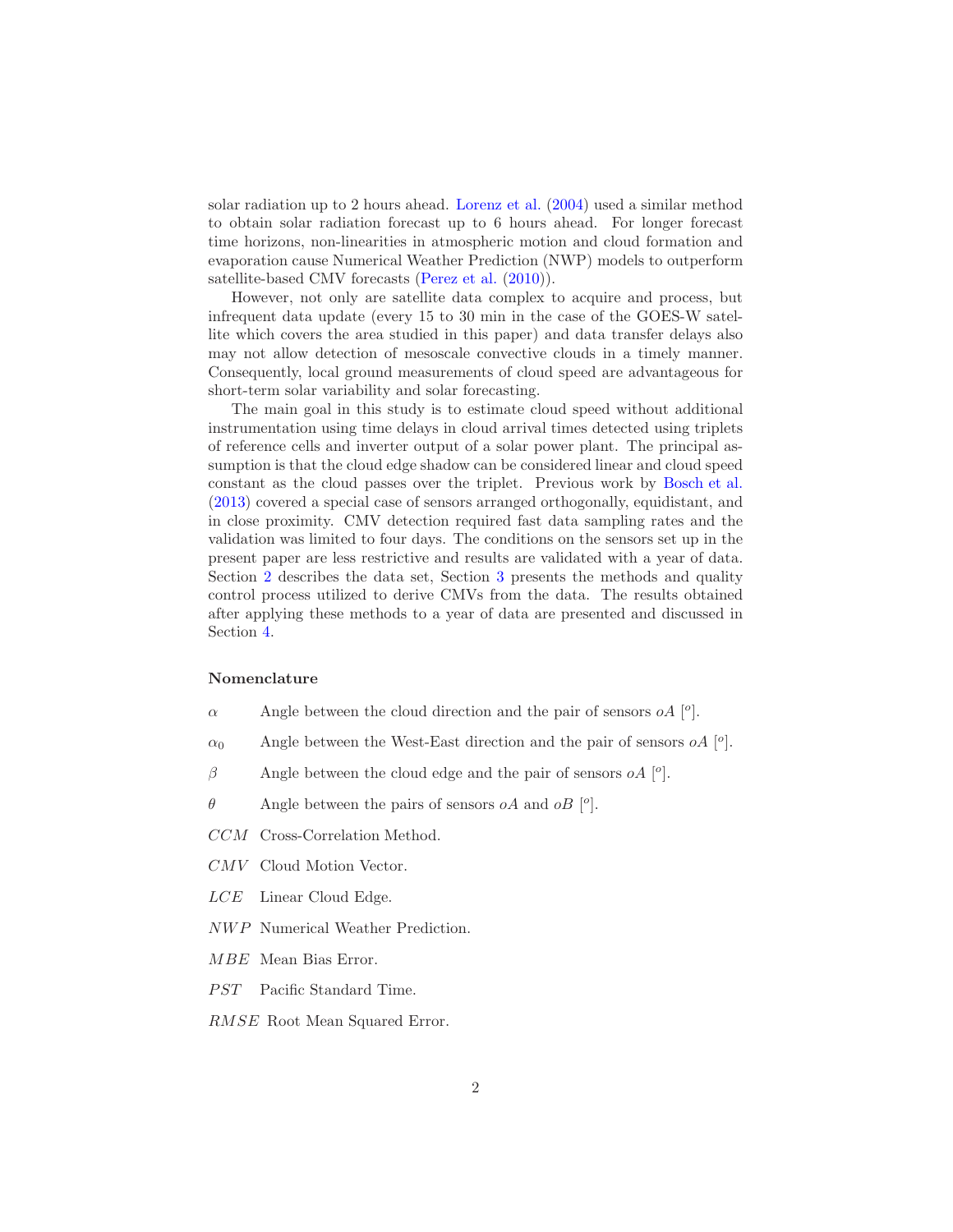- $C_A$  Point of the cloud edge shadow that passes over sensor A.
- $C_B$  Point of the cloud edge shadow that passes over sensor B.
- $\hat{c}$  Unitary vector in the direction of the cloud edge.
- D Distance between sensors  $S_a$  and  $S_b$ .
- $d_A$  Distance between sensors o and A in a given triplet [m].
- $d_B$  Distance between sensors o and B in a given triplet [m].
- $I_a, I_b$  Global Irradiances received at sensors  $S_a$  and  $S_b$  [W m<sup>-2</sup>].
- $I_{POA}$  Plane of Array Irradiance [W m<sup>-2</sup>].
- **r** Position vector (e.g.  $\mathbf{r_o}$  is the position vector of sensor o) [m].
- $t_A$  Time needed for the cloud shadow to move from  $C_A$  to sensor A [s].
- $t_B$  Time needed for the cloud shadow to move from  $C_B$  to sensor  $B$  [s].
- $t_{ab}$  Time lag obtained from the maximum cross correlation of signals  $I_a$  and  $I_b$ .
- **v** Cloud motion vector  $[\text{m s}^{-1}]$ .
- v Magnitude of the cloud motion vector, or cloud speed  $[m s^{-1}]$ .
- $v_m$  Cloud speed determined using CCM [m s<sup>-1</sup>].
- $v_l$  Cloud speed determined using LCE [m s<sup>-1</sup>].

# <span id="page-2-0"></span>2. Data

Plane-of-Array irradiance  $I_{POA}$  was measured using 5 reference cells at the Sempra US Gas & Power Copper Mountain Solar 1 48 MW PV Plant (Latitude  $35.78^\circ$ ; Longitude -115.00<sup>o</sup>) with a sampling rate of 1 s. Copper Mountain Solar 1 consists of nearly one million thin-film Cd-Te [P](#page-14-3)V panels model FS-272, FS-275 and FS-277 spread across more than 1.8 km<sup>2</sup> [\(First Solar, 2011\)](#page-14-3). The reference cells are tilted towards south and the selected ones can be combined in two different triplets, as shown in Fig. [1.](#page-3-1) Other reference cell triplets exist, but they were not selected due to their larger spacing (520 m or more). Table [1](#page-3-2) shows the distances and angles of the selected triplets.

In addition, power output from the 96 inverters located at the plant were used to validate the cloud speed results obtained from the reference cell triplets. This second set of data was also acquired at 1 s temporal resolution and has a typical uncertainty of 1-2%. Other specifications and model names are not provided due to confidentiality of the data.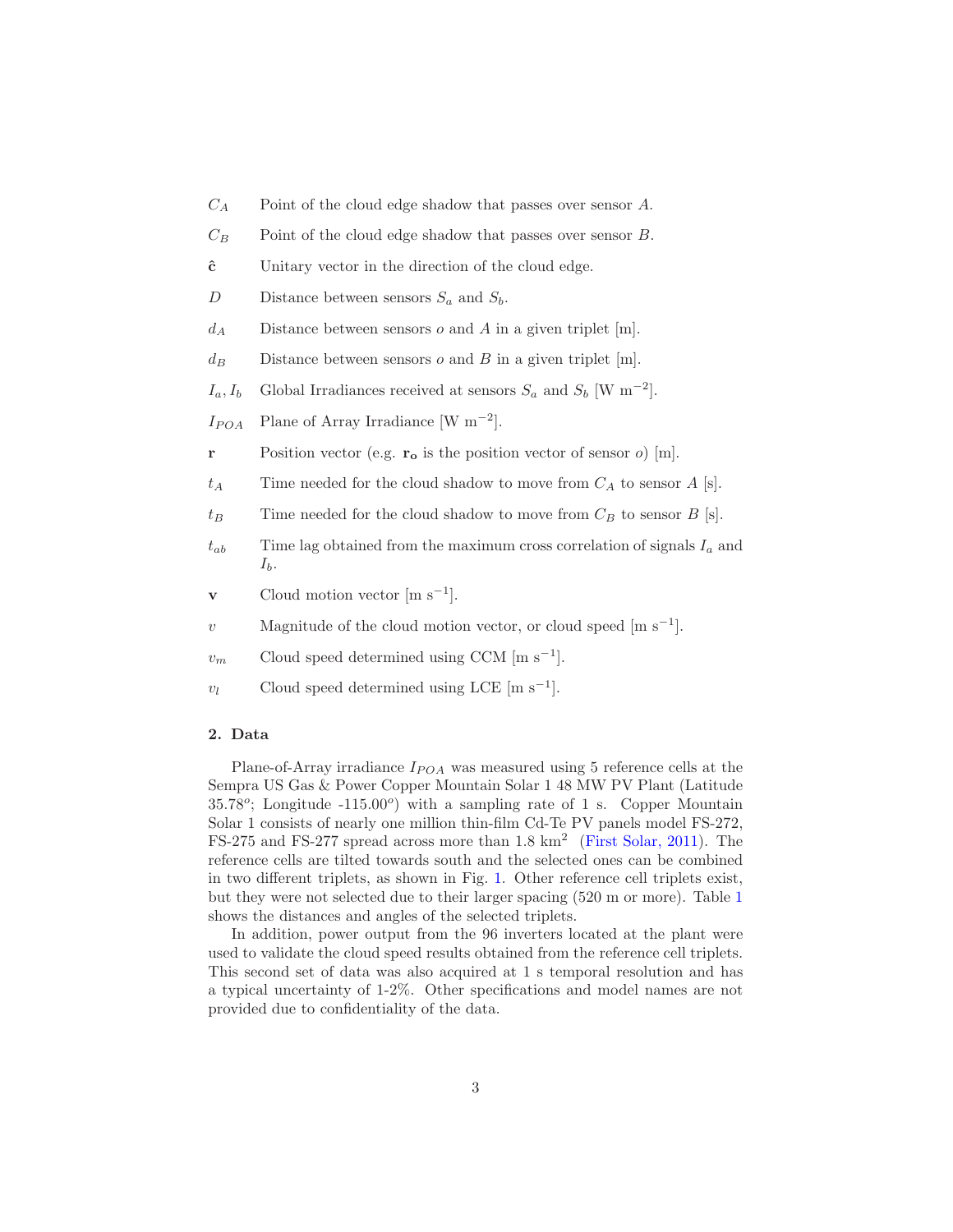

Figure 1: Power plant layout showing the selected reference cells. White boxes near the 'aisles' of the panel blocks correspond to inverter locations [\(Google Earth, 2013\)](#page-14-4).

<span id="page-3-2"></span><span id="page-3-1"></span>Table 1: Description of the two triplets. Consult Fig. [1](#page-3-1) for sensor numbers and variables names are defined in Fig. [2.](#page-4-0)

| Triplet                   | T1      | T2      |
|---------------------------|---------|---------|
| Sensor o                  | 1       | 5       |
| Sensor A                  | 2       | 4       |
| Sensor B                  | 3       | 3       |
| $\alpha_0$ $\binom{o}{c}$ | $-3.2$  | $+1.5$  |
| $\theta$ [ <sup>o</sup> ] | $-36.0$ | $+36.7$ |
| $d_A$ [m]                 | 284     | 283     |
| $d_B$ [m]                 | 365     | 360     |

## <span id="page-3-0"></span>3. Methods

## *3.1. Linear Cloud Edge (LCE)*

Consider a triplet of sensors  $o$ ,  $A$  and  $B$ , in an arbitrary arrangement (Fig. [2\)](#page-4-0). For simplicity, we will consider the sensor  $o$  as the origin of the coordinate system, and the x axis to be aligned with the  $\overline{oA}$  direction. A sample cloud edge passing through the array is shown in Fig. [3](#page-4-1) using the defined coordinate system.

We define the time needed for the cloud to move from  $C_A$  to  $A$ ,  $(t_A)$  and from  $C_B$  to  $B$ ,  $(t_B)$ . The cloud motion direction is given by either the lines  $\overline{BC_B}$ ,  $\overline{C_A}A$  or the motion vector **v**. Equations [1](#page-5-0)[-13](#page-6-0) show the steps to calculate the CMV.

The main vectors in Fig. [3](#page-4-1) can be expressed as: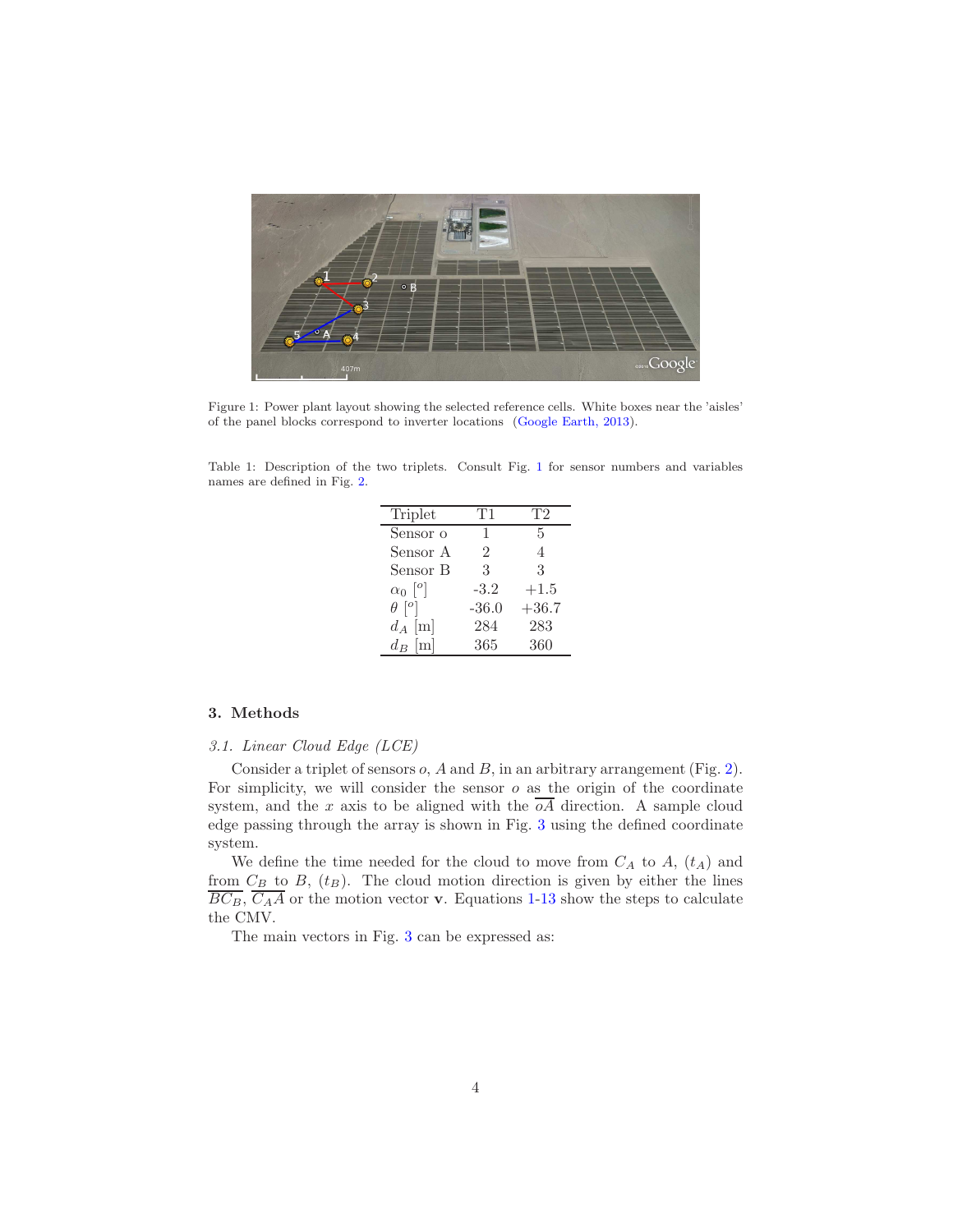

<span id="page-4-0"></span>Figure 2: Arbitrary triplet of sensors where  $\alpha_0$  is the angle between the West-East direction and the line  $oA$ , and  $\theta$  is the angle between the two pairs of sensors  $oA$  and  $oB$ . The distances from sensor  $o$  to sensors A and B are given by  $d_A$  and  $d_B$  respectively.



<span id="page-4-1"></span>Figure 3: Schematic of a linear cloud edge passing a sensor triplet.  $\beta$  is the angle between the cloud edge and the x axis, and  $\alpha$  is the angle between the CMV v and the x axis.  $C_A$  and  $C_B$  are the cloud edge points that pass over sensors A and B.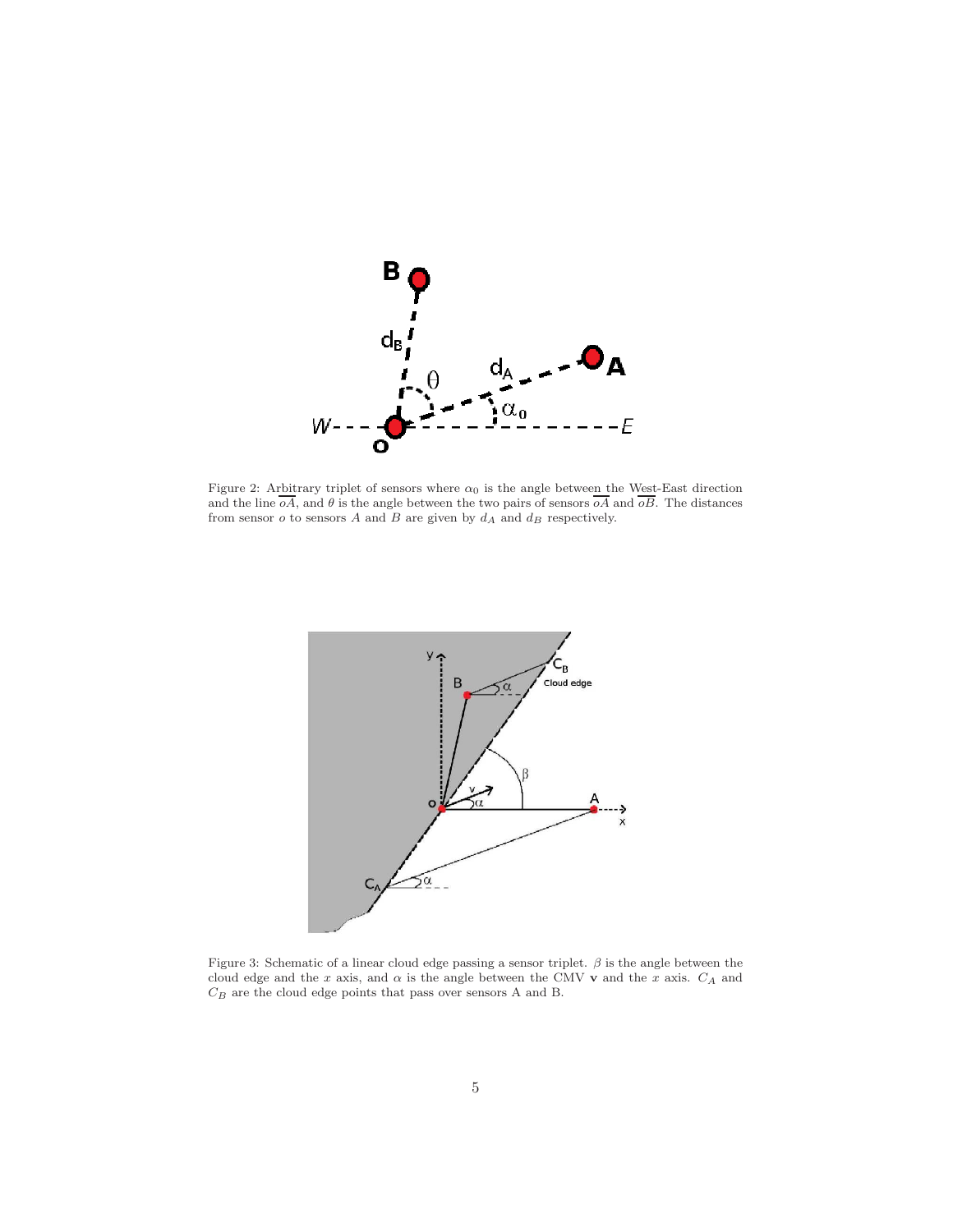<span id="page-5-0"></span>
$$
\mathbf{v} = (v \cos \alpha, v \sin \alpha) \n\mathbf{r_o} = (0,0) \n\mathbf{r_A} = (d_A, 0) \n\mathbf{r_B} = (d_B \cos \theta, d_B \sin \theta) \n\mathbf{r_{C_A}} = \frac{\partial C_A \hat{c}}{\partial C_B \hat{c}} \n\hat{c} = (\cos \beta, \sin \beta)
$$
\n(1)

Where  $\hat{\mathbf{c}}$  is an unitary vector in the direction of the cloud edge. Basic kinematic equations can be used to reach the analytic expressions for  $t_A$  and  $t_B$ 

<span id="page-5-3"></span>
$$
\begin{array}{rcl}\n\mathbf{r}_{\mathbf{A}} & = & \mathbf{r}_{\mathbf{C}_{\mathbf{A}}} + t_{A}\mathbf{v} \\
\mathbf{r}_{\mathbf{B}} & = & \mathbf{r}_{\mathbf{C}_{\mathbf{B}}} + t_{B}\mathbf{v}\n\end{array} \tag{2}
$$

Applying the cross product with  $\hat{c}$ :

<span id="page-5-1"></span>
$$
t_A = \frac{\mathbf{r_A} \times \hat{\mathbf{c}}}{\mathbf{v} \times \hat{\mathbf{c}}}
$$
 (3)

<span id="page-5-2"></span>
$$
t_B = \frac{\mathbf{r_B} \times \hat{\mathbf{c}}}{\mathbf{v} \times \hat{\mathbf{c}}}
$$
 (4)

In general, it can be deduced from Eqs. [3](#page-5-1)[-4](#page-5-2) that if a sensor pair is parallel to the cloud edge, the shadow will reach both sensors at the same time simplifying the problem. For example, if sensors  $o$  and  $B$  are parallel to the cloud edge, then  $t_B$  will be 0 and  $\beta$  will be equal to  $\theta$ . On the other hand, if the cloud motion vector is parallel to the cloud edge, the shadow will always be on the origin and never reach the other sensors.

Defining the vectors  $\mathbf{v}_\mathbf{A}$  and  $\mathbf{v}_\mathbf{B}$ 

$$
\mathbf{v}_{\mathbf{A}} = \mathbf{r}_{\mathbf{A}}/t_A \n\mathbf{v}_{\mathbf{B}} = \mathbf{r}_{\mathbf{B}}/t_B,
$$
\n(5)

Eq. [2](#page-5-3) can be rewritten as:

<span id="page-5-4"></span>
$$
\mathbf{v}_{\mathbf{A}} \times \hat{\mathbf{c}} = \mathbf{v} \times \hat{\mathbf{c}} \n\mathbf{v}_{\mathbf{B}} \times \hat{\mathbf{c}} = \mathbf{v} \times \hat{\mathbf{c}}.
$$
\n(6)

*3.1.1. Solving for the cloud edge angle* β Solving Eqs. [6](#page-5-4) yields

$$
\mathbf{v}_{\mathbf{A}} \times \hat{\mathbf{c}} = \mathbf{v}_{\mathbf{B}} \times \hat{\mathbf{c}},\tag{7}
$$

where  $\beta$  can be solved after substitution of the values listed in Eq. [1.](#page-5-0)

$$
\frac{d_A}{t_A}\sin\beta = \frac{d_B}{t_B}\sin(\beta - \theta)
$$
\n(8)

<span id="page-5-5"></span>
$$
\beta = \arctan\left[\frac{-v_B \sin \theta}{v_A - v_B \cos \theta}\right].
$$
\n(9)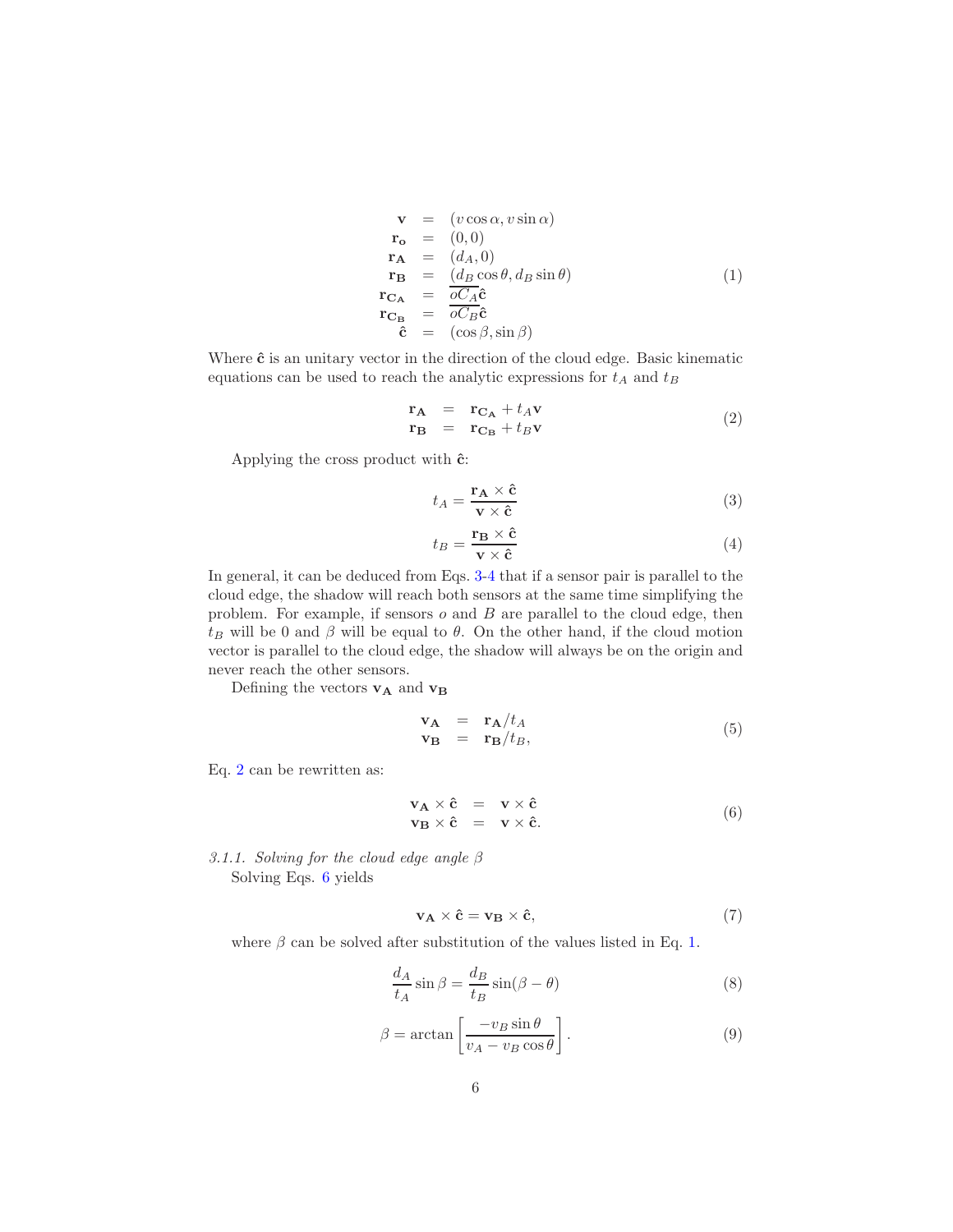[It is worth noting that for  $\theta = \pi/2$ , Eq. [9](#page-5-5) yields the equations derived in for an orthogonal triplet

$$
\beta = \arctan\left[-\frac{t_B \ d_A}{t_A \ d_B}\right] \tag{10}
$$

And for equal distances  $d_A = d_B = D$ :

$$
\beta = \arctan\left[-\frac{t_B}{t_A}\right] \tag{11}
$$

in [Bosch et al.](#page-14-2) [\(2013\)](#page-14-2)]. Equation [9](#page-5-5) demonstrates that one triplet of unaligned sensors is enough to obtain  $\beta$ . However, the CMV cannot be obtained in this way. Also note that adding new sensors would not allow solving for the CMV for a single cloud passage because the left-hand side of Eq. [6](#page-5-4) is independent of sensor location. The additional information needed to solve for the CMV must be obtained from a second cloud edge passage through the sensors, with the same v and  $\alpha$ , but with a different  $\beta$ .

## *3.1.2. Solving for the cloud motion vector*

Finally, replacing  $\beta$  from Eq. [9](#page-5-5) into Eq. [6,](#page-5-4) the system reduces to:

<span id="page-6-1"></span>
$$
\frac{-v\sin\alpha}{v_A - v\cos\alpha} = \frac{-v_B\sin\theta}{v_A - v_B\cos\theta}
$$
(12)

Since the time lags  $t_A$  and  $t_B$  (i.e.  $v_A$  and  $v_B$ ) can be obtained from the measurements and the sensor locations are known, we are left with two unknowns  $(\alpha \text{ and } v)$ , and one equation (Eq. [12\)](#page-6-1).

Assigning the indices 1 and 2 for the first and second cloud passage, respectively, leads to Eq. [13](#page-6-0)

<span id="page-6-0"></span>
$$
\alpha = \arctan\left[\frac{-d_B \sin \theta (t_{A1} - t_{A2})}{d_A (t_{B1} - t_{B2}) - d_B \cos \theta (t_{A1} - t_{A2})}\right]
$$
(13)

Once  $\alpha$  is obtained from Eq. [13,](#page-6-0) v can be calculated using Eq. [12.](#page-6-1) The final step to obtain the cloud cardinal direction is to apply the  $\alpha_0$  rotation defined in Fig. [2](#page-4-0) to the calculated  $\alpha$ .

Again, applying the restriction of orthogonality ( $\theta = \pi/2$ ) the equation is reduced to the one presented in [Bosch et al.](#page-14-2) [\(2013\)](#page-14-2).

$$
\alpha = \arctan\left[\frac{-d_B(t_{A1} - t_{A2})}{d_A(t_{B1} - t_{B2})}\right]
$$
\n(14)

#### *3.1.3. Obtaining time lags*

Attempts to determine the time lags  $t_A$  and  $t_B$  from the cross-correlation method [\(Bosch et al.](#page-14-2) [\(2013](#page-14-2))) or from the timing of the largest ramps (edge overpass) were unsuccessful. Rather  $t_A$  and  $t_B$  are determined from the timing of local maxima and minima of the measured  $I_{POA}$ . The maxima can occur when cloud enhancement causes an increase in  $I_{POA}$  just before of after a cloud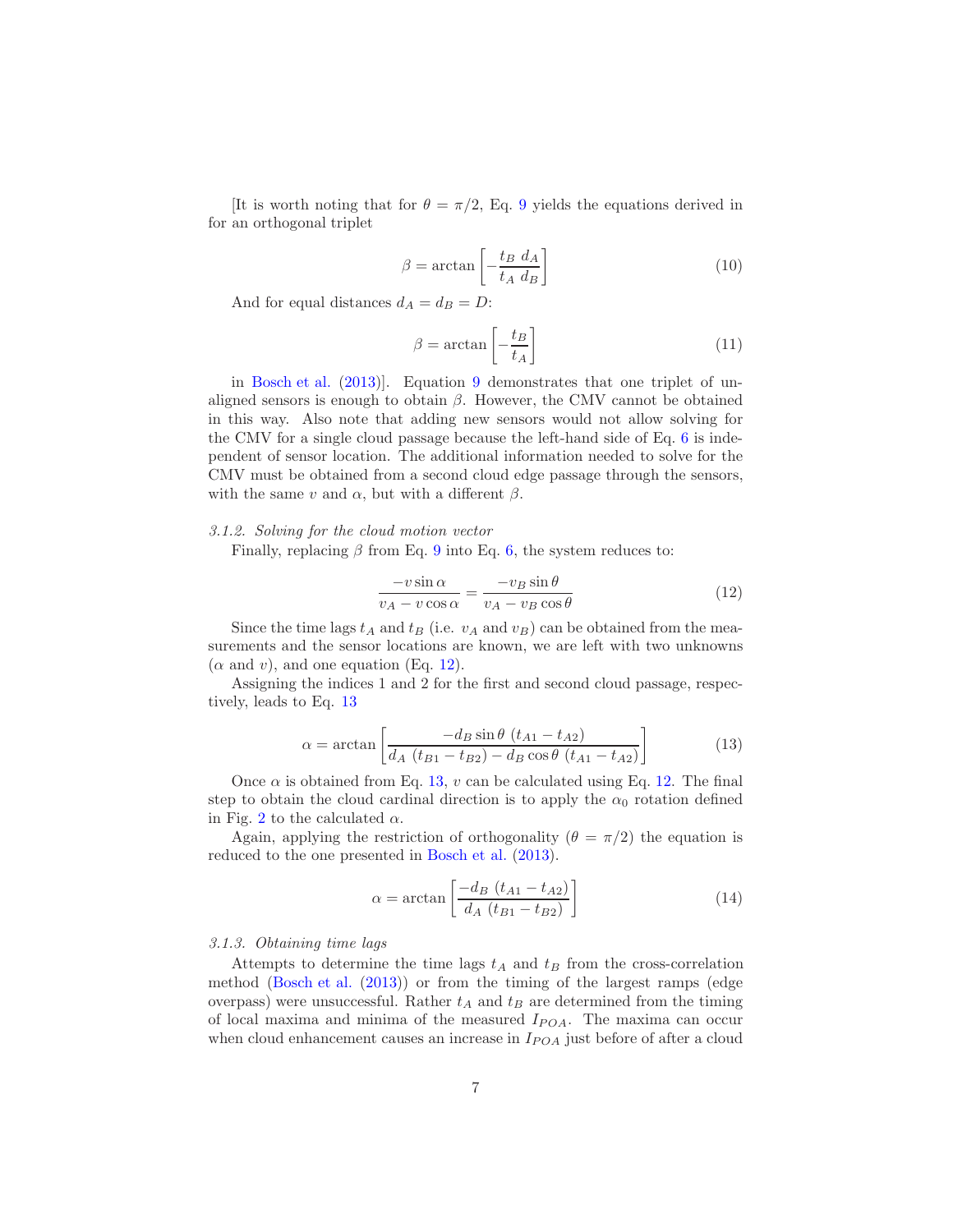shades the sensors, while minima in  $I_{POA}$  occur near the cloud center. More often, maxima and minima occur during the shading event due to variability in intra-cloud opacity. Time lags between the maxima and minima observed at different sensor locations yield  $t_A$  and  $t_B$  for particular cloud events.

# *3.2. Data quality control*

# *3.2.1. Raw data*

High data acquisition frequency can lead to noisy signals. Local maxima and minima could then be caused by noise rather than atmospheric effects leading to errors in both the cloud speed and direction. To avoid this and other erroneous maxima and minima detection, a preprocessing similar to that described in [Bosch et al.](#page-14-2) [\(2013\)](#page-14-2) is conducted. First, a 5-point (corresponding to 5 s) moving average is applied and global maxima over a moving window of 50 s are selected; from the remaining maxima, only those with 5 monotonous ascending values before the maxima and 5 monotonous descending values after the maxima are selected; groups of maxima from different sensors belonging to the same cloud are identified using a 150 s window.

The three different times for the simultaneous maxima yield the time lags  $t_A$  and  $t_B$  for each event, but two events are needed to obtain the CMV (see Eq. [13\)](#page-6-0). If two events were too far separated in time, the assumption of constant CMVs may be violated. Consequently, two cloud events are required to occur within 15 min. The same process is repeated for the minima, producing another set of CMVs.

## <span id="page-7-0"></span>*3.2.2. Two-dimensional quality control*

Even after the quality control for the selection of minima and maxima the resulting CMVs display considerable variability in cloud direction and especially cloud speed (Fig. [4a](#page-8-0),b). To determine the final CMV, the most frequent CMV in the last hour is selected. While the mode is often not expressed in histograms of one variable, the most prevalent pair can be obtained from the density maximum in the 2-D distribution of CMVs. Each point in the scatter plot (Fig. [4c](#page-8-0)) represents a CMV, and the color scale indicates the number of points in the vicinity of each CMV (here the vicinity is defined as a five units ratio around the point). The final CMV is the point with the highest density using a moving window of one hour.

## <span id="page-7-1"></span>*3.3. Cross-correlation method (CCM)*

When the LCE method yielded a CMV, the cross-correlation method was applied at the same time to obtain an independent validation. The basic premise is that for a pair of sensors  $S_a$  and  $S_b$  aligned with the cloud motion, separated by a distance  $D$ , the irradiances  $I_a$  and  $I_b$  are highly correlated, but with a time lag  $t_{ab}$  (Fig. [5\)](#page-9-0). Once the lag has been determined (e.g. by analyzing the signal cross correlation), cloud speed can be calculated as

$$
v = D/t_{ab} \tag{15}
$$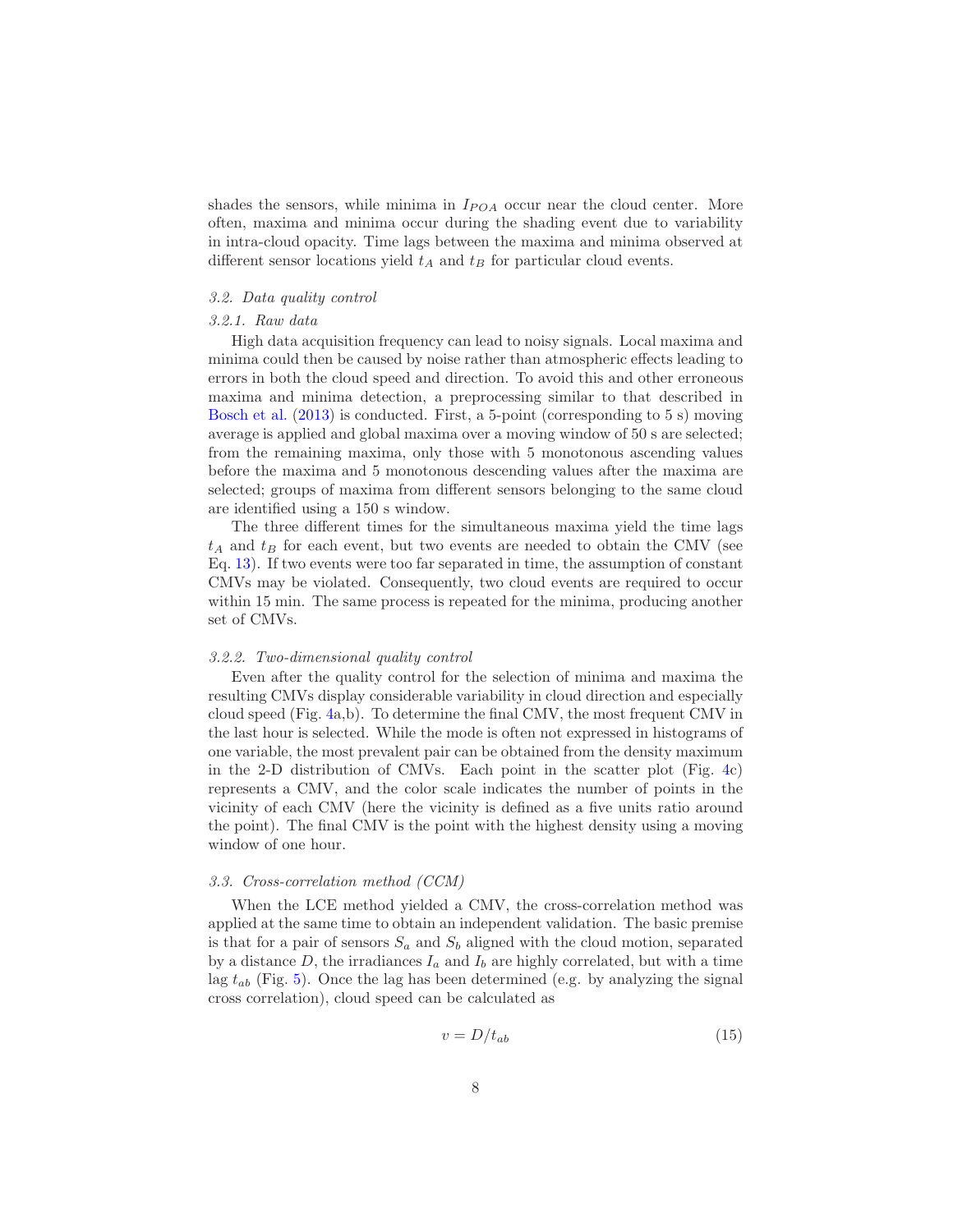

<span id="page-8-0"></span>Figure 4: Distribution of the 192 pairs of cloud direction and speed obtained on October 24, 2011 between 1030-1130 PST. a) Histogram of the azimuths. b) Histogram of the cloud speeds. c) Scatter plot of the speed/azimuth pairs showing a density peak for the 21.9 ms<sup>-1</sup>/40.5<sup>o</sup> pair.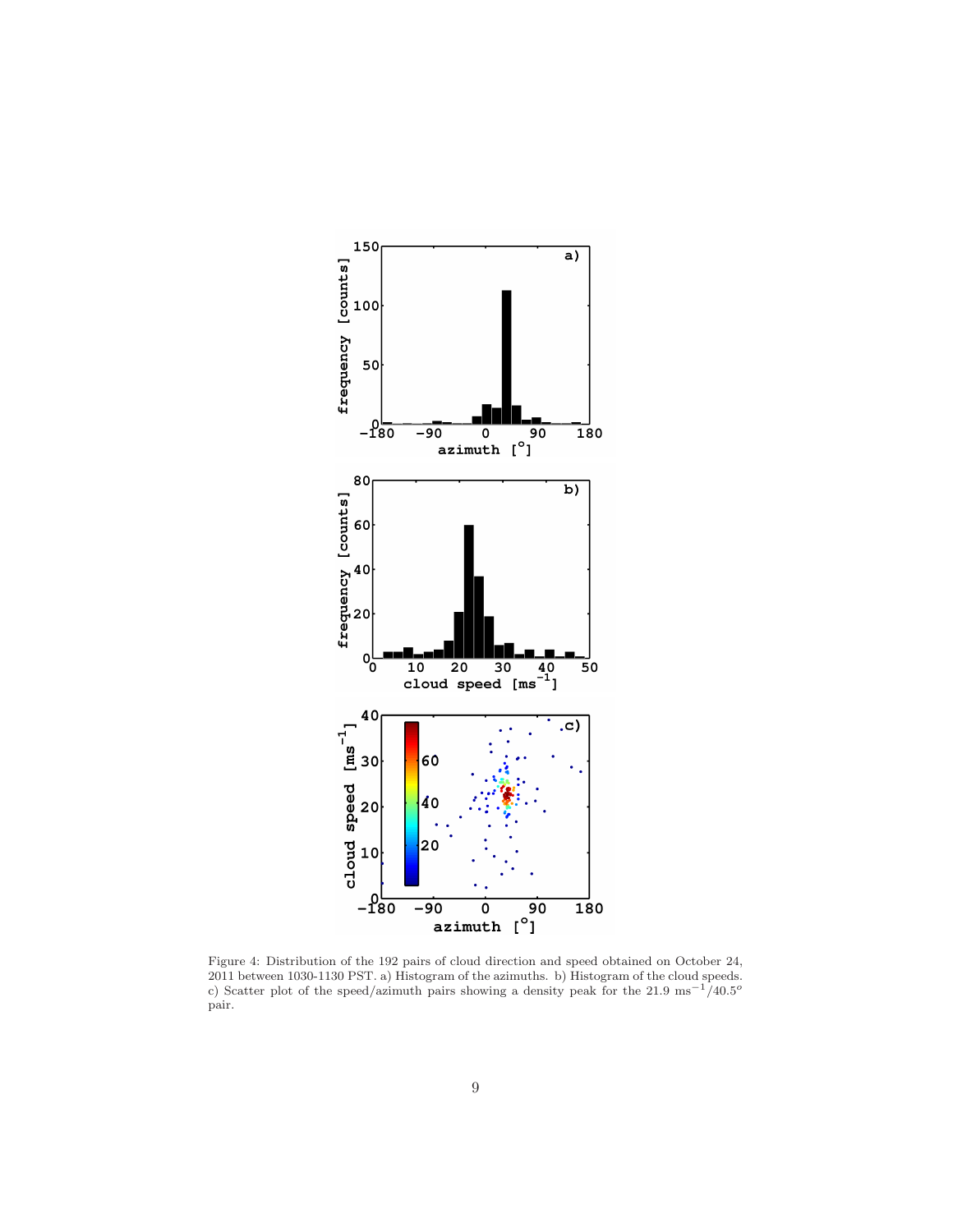

<span id="page-9-0"></span>Figure 5: Sample sensor pair with spacing D aligned in the cloud motion direction and irradiance time series  $I_A$  and  $I_B$  (used with permission from [Bosch et al.](#page-14-2) [\(2013\)](#page-14-2)).

Previous results from a sensor array in a semi-circle with diameter 12 m [Bosch et al.](#page-14-2) [\(2013\)](#page-14-2) show that cross-correlation and linear cloud edge methods yield similar values for CMV direction, and this study will use the CCM as a validation for the LCE cloud speeds.

After quality control has been applied to the LCE results, the cloud direction is obtained from Fig. [4](#page-8-0) and a pair of inverters aligned with the cloud direction is used to obtain the cloud speed.

The combinations in pairs of the 96 inverters cover the whole range of possible directions, but with different separation distances (Fig. [6\)](#page-10-1). First, the most aligned pairs (within 1 degree of the cloud direction) are preselected from the initial set of 4560 pairs. From the most aligned pairs, the one with a separation distance closest to 500m is selected and used for the CCM cloud speed algorithm. For example, the inverters chosen for the period in Fig. [4](#page-8-0) are marked in Figs. [1](#page-3-1) (markers A and B) and [6.](#page-10-1) A 3 min time series is used to compute the cross-correlation. Finally, for quality control cloud speeds with a correlation coefficient between the power output time series of less than 0.78 are discarded. For example, the CMV results for 1130 PST October 24, 2011 were  $[v=21.9 \text{ ms}^{-1}, \ \alpha=40.5^{\circ}]$  for the LCE method and  $[v=22.7 \text{ ms}^{-1}, \ R=0.799]$  for the CCM method. The final number of CCM speeds that passed this last QC for October 24, 2011 was 37, which will be compared with the LCE speeds in the Results and Discussion section.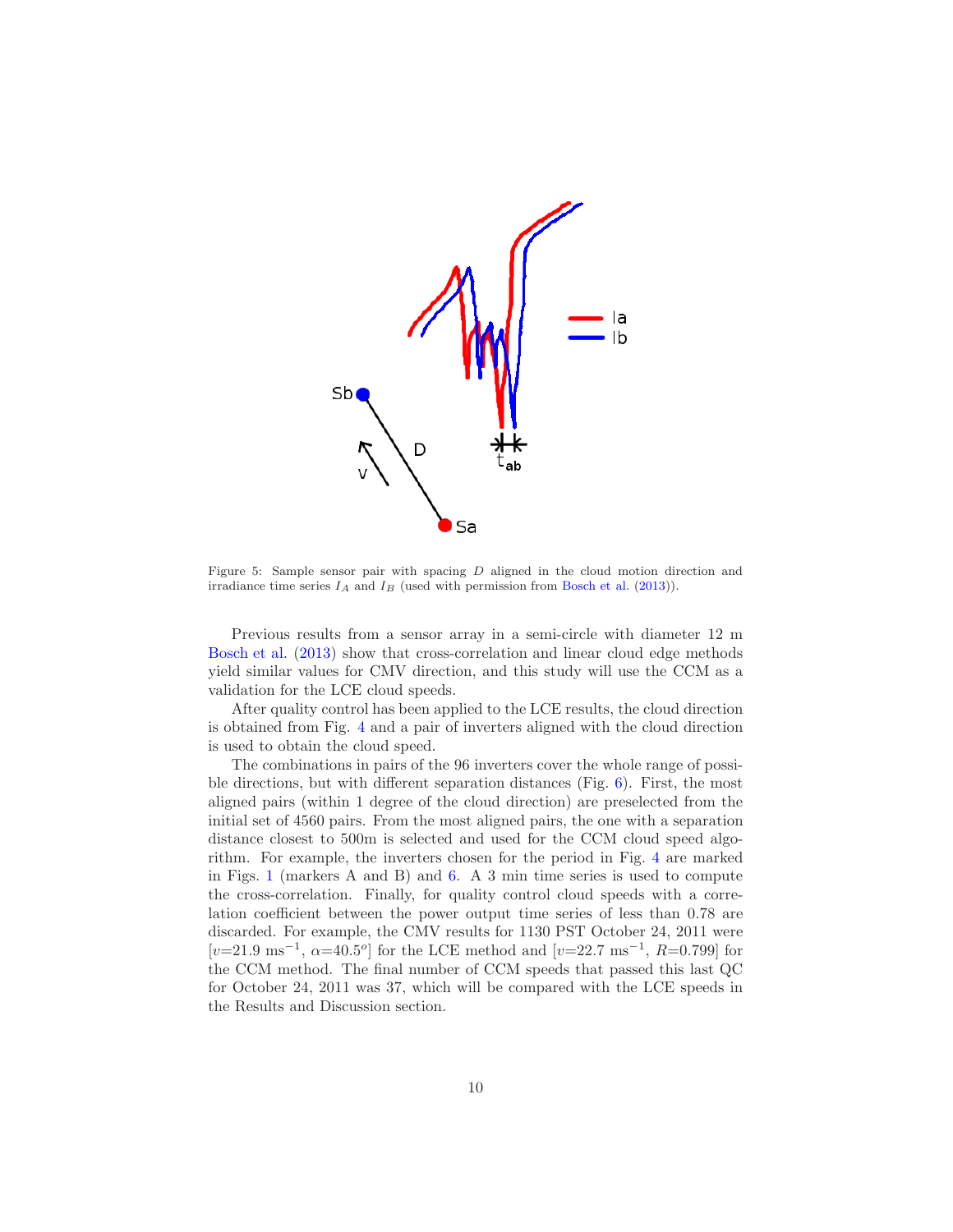

<span id="page-10-1"></span>Figure 6: Distance and direction between all possible inverters combination. A direction of  $0^o$  indicates east.

## <span id="page-10-0"></span>4. Results and Discussion

After discarding the completely clear days, the LCE method was used on the remaining 226 days to obtain pairs of cloud speed and direction using the quality control described in Section [3.2.2.](#page-7-0) Following the procedure in Section [3.3](#page-7-1) the CCM method was applied and cloud speed was calculated independently. The year was split into four seasons to study the seasonal variation of the model performance. The periods considered are Q1 (January-March 2012, winter frontal systems), Q2 (April-June 2012, mostly clear), Q3 (July-September 2011, monsoon clouds) and Q4 (October-December 2011, winter frontal systems).

A total of 2700 cloud speeds from both the LCE  $(v_l)$  and CCM  $(v_m)$  methods were compared in terms of Root Mean Squared Error (RMSE) and Mean Bias Error (MBE) as defined by Eq. [16.](#page-10-2) The CCM cloud speed is considered as the ground truth and the errors are calculated as a percentage of the mean CCM speed value  $\overline{v}_m$ .

<span id="page-10-2"></span>
$$
RMSE = \sqrt{\frac{\sum_{i=1}^{n} (v_l(i) - v_m(i))^2}{n}} \frac{100}{\bar{v}_m} \%
$$
  
\n
$$
MBE = \frac{\sum_{i=1}^{n} (v_l(i) - v_m(i))}{n} \frac{100}{\bar{v}_m} \%
$$
\n(16)

Figures [7](#page-11-0) and [8](#page-12-0) show the cloud speeds from the LCE and CCM methods and normalized power output from the inverters. It can be observed that CMVs are detected during the whole year except on clear days which mostly occurred in June, October and December. Some of the cloudy days do not contain any CMVs due to the quality control process. Also January and November show the largest intra-day variability in CMV. The general trend of the speeds detected by both methods follow the same yearly pattern, as corroborated by the errors obtained for the different quarters.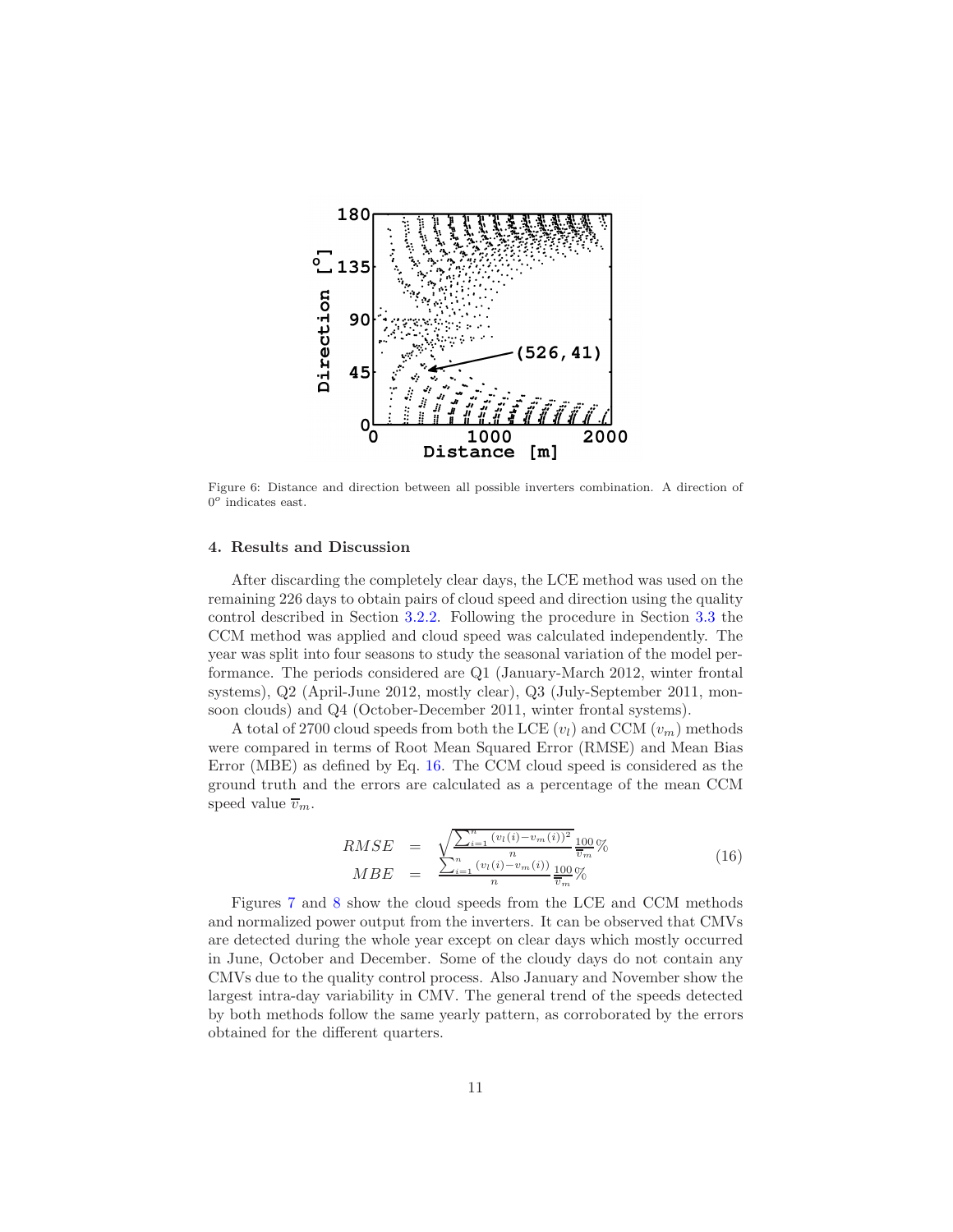

<span id="page-11-0"></span>Figure 7: LCE (blue) and CCM (red) cloud speed from 0 to 35 ms−<sup>1</sup> for January-June 2012.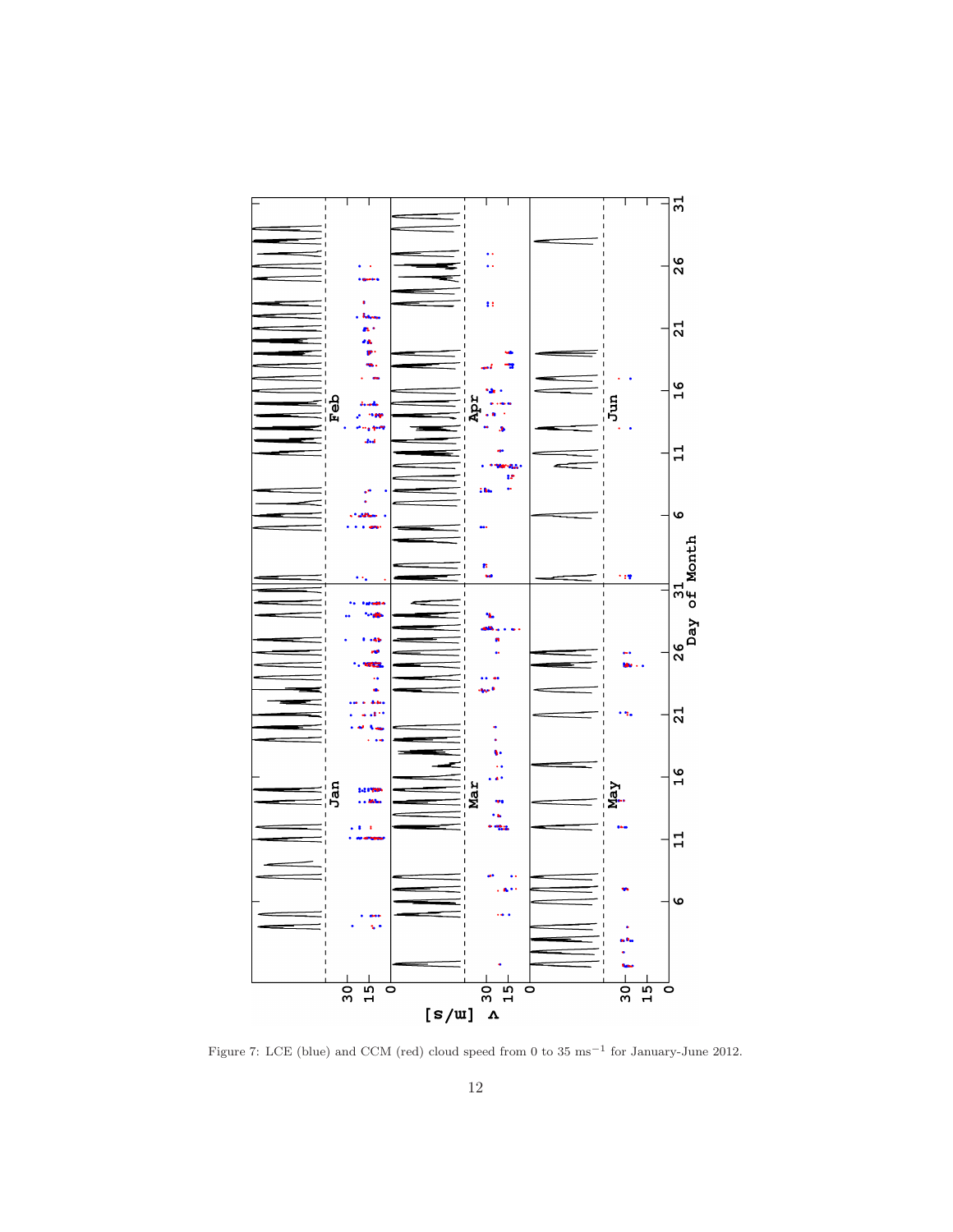

<span id="page-12-0"></span>Figure 8: LCE (blue) and CCM (red) cloud speed from 0 to 35 ms−<sup>1</sup> for July-December 2011.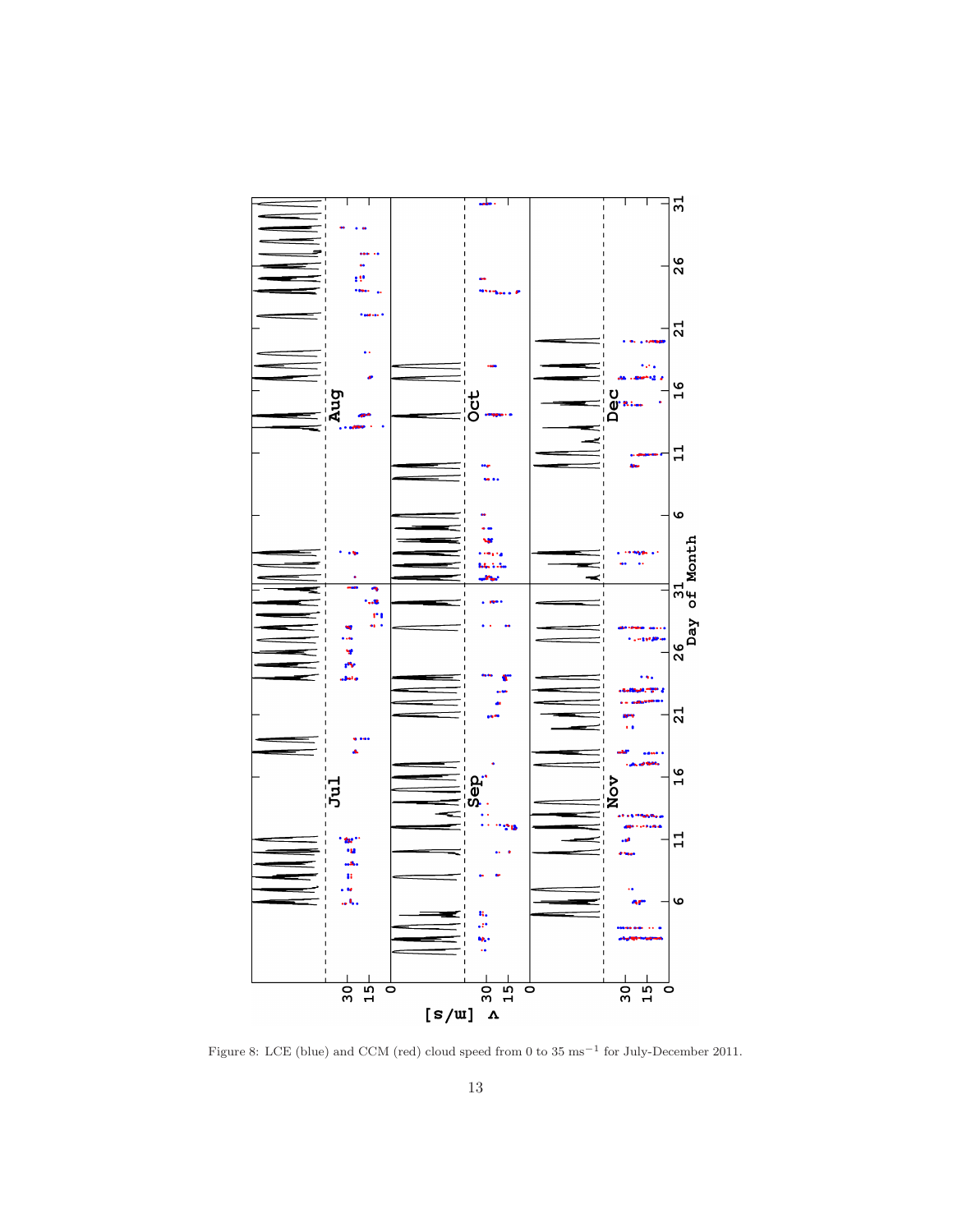

<span id="page-13-0"></span>Figure 9: LCE vs CCM cloud speed for the whole year.

Fig. [9](#page-13-0) shows the combined scatter plot of cloud speeds in the different seasons. The largest spreads are evident for the first and fourth terms, but with an overall grouping around the 1:1 line. It is worth noting that even though the CCM results are considered the ground truth, they have been calculated from the cloud direction detected by the LCE method. While cloud directions observed from both methods are generally very similar [\(Bosch et al.](#page-14-2) [\(2013\)](#page-14-2)), this assumption will cause some of the spread observed in Fig. [9.](#page-13-0)

In addition, Table [2](#page-14-5) show the validation of LCE results against the CCM separated by season. The average detected cloud speeds are lower for the first quarter of the year. The first quarter also registered the largest relative errors for both RMSE and MBE, showing a general trend of the LCE results to underestimate the CCM output. The second quarter shows the largest speeds and a relatively small RMSE and MBE. The third and fourth quarters show similar average cloud speeds and also a small MBE, with the overall smallest RMSE during the third quarter. The combined -0.9% MBE shows that both methodologies yield similar results even though they are based on very different concepts and data.

## 5. Conclusions

Irradiance and PV production data from a PV plant are used to estimate cloud speed which ranged from 3 to 35 m s<sup> $-1$ </sup> over 1 year of data. Encouraging CMV results are obtained from the new LCE method applied to data from two triplets of reference cells with arbitrary orientations when compared to the more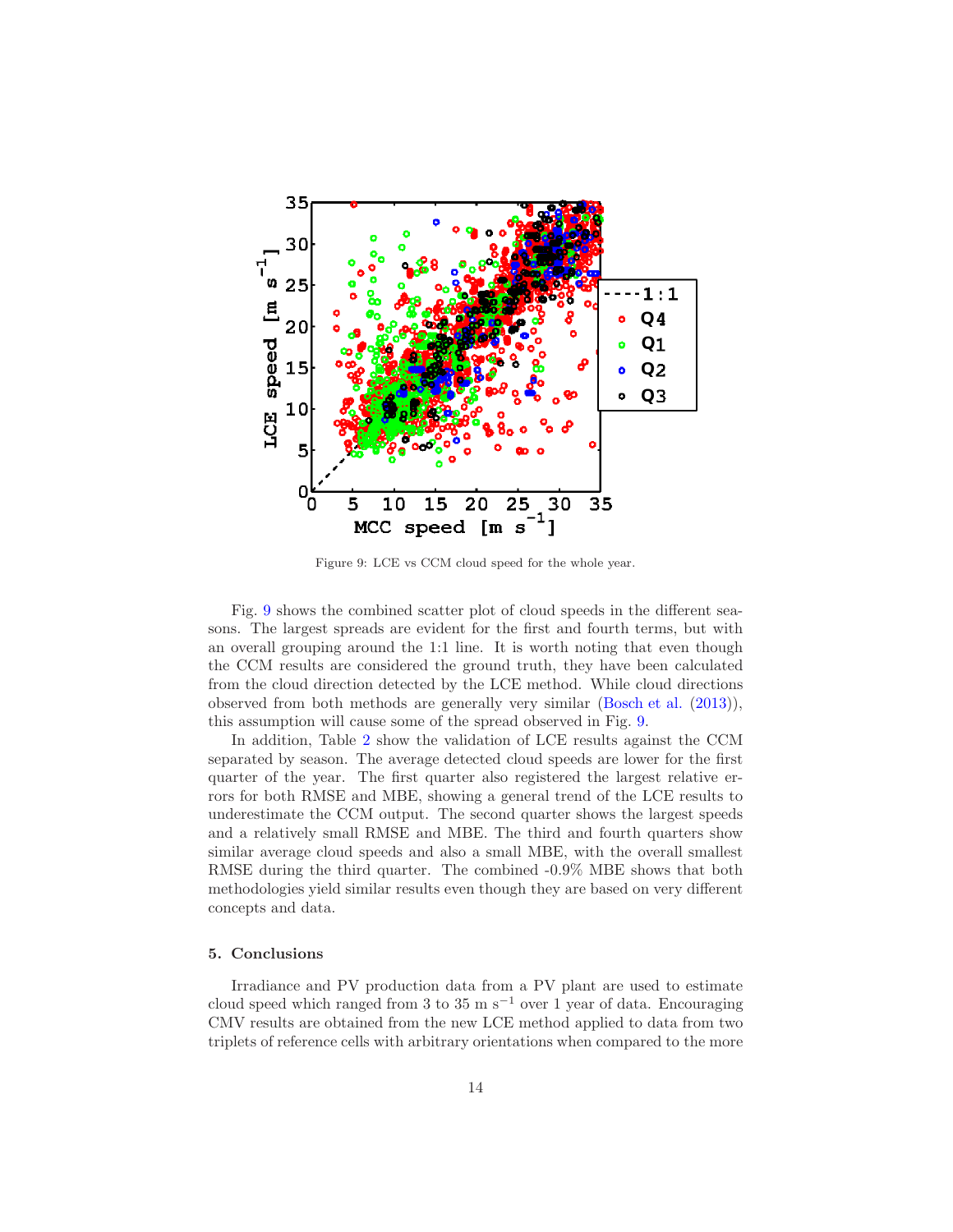<span id="page-14-5"></span>

| Period         | Days | $v_{mean}$ ms | RMSE % | $MBE \%$ |
|----------------|------|---------------|--------|----------|
| Q1             | 66   | 15.0          | 29.3   | $-5.5$   |
| Q2             | 46   | 25.9          | 14.7   | 2.7      |
| Q3             | 56   | 22.9          | 13.7   | $-1.2$   |
| Q <sub>4</sub> | 58   | 22.5          | 21.8   | 0.7      |
| A 11           | 226  | 21.6          | 20.9   | $-0.9$   |

Table 2: Error metrics for cloud speed by season including number of days and average speeds.

robust cross-correlation method. The results indicate that -especially if only a reduced number of sensors is available- LCE is a reliable option for cloud speed detection with an overall annual RMSE of 20.9%. A seasonal dependence of cloud speeds and the accuracy of detection was observed, with the best agreement between both methods during the July-September period yielding 13.7% RMSE and -1.2% MBE.

Future work will repeat this analysis in different areas to study the generality of the developed models, e.g. to confirm the performance for lower cloud speeds typical for coastal regions. The CMVs will also be applied to evaluate whether they enable more accurate forecast and variability models. A more comprehensive CMV database could be assembled which is currently lacking due to the inherent difficulty of cloud speed measurements.

#### Acknowledgments

This work was supported by the California Solar Initiative RD&D program. We also appreciate the help of David Jeon, Leslie Padilla, and Shiva Bahuman from Sempra US Gas and Power and Bryan Urquhart from UCSD for providing and supporting the Copper Mountain data.

- <span id="page-14-1"></span>Arias Castro, E., Kleissl, J., Lave, M., 2013. A Poisson Model for Anisotropic Solar Ramp Rate Correlations. Submitted to Solar Energy.
- <span id="page-14-2"></span>Bosch, J., Zheng, Y., Kleissl, J., 2013. Deriving cloud velocity from an array of solar radiation measurements. Solar Energy 87, 196 – 203.
- <span id="page-14-0"></span>Chow, C.W., Urquhart, B., Lave, M., Dominguez, A., Kleissl, J., Shields, J., Washom, B., 2011. Intra-hour forecasting with a total sky imager at the UCSan Diego solar energy testbed. Solar Energy 85, 2881–2893.
- <span id="page-14-3"></span>First Solar, 2011. Copper Mountain Solar 1 datasheet. Available through: http://www.firstsolar.com/Projects/Copper-Mountain-Solar-1 [Accessed 23 May 2013].
- <span id="page-14-4"></span>Google Earth 6.0, 2013. PV plant at Henderson (NV) 35°47'00.06"N, 114°59'33.10"W, elevation 564m. Available through: http://www.google.com/earth/index.html [Accessed 8 February 2013].